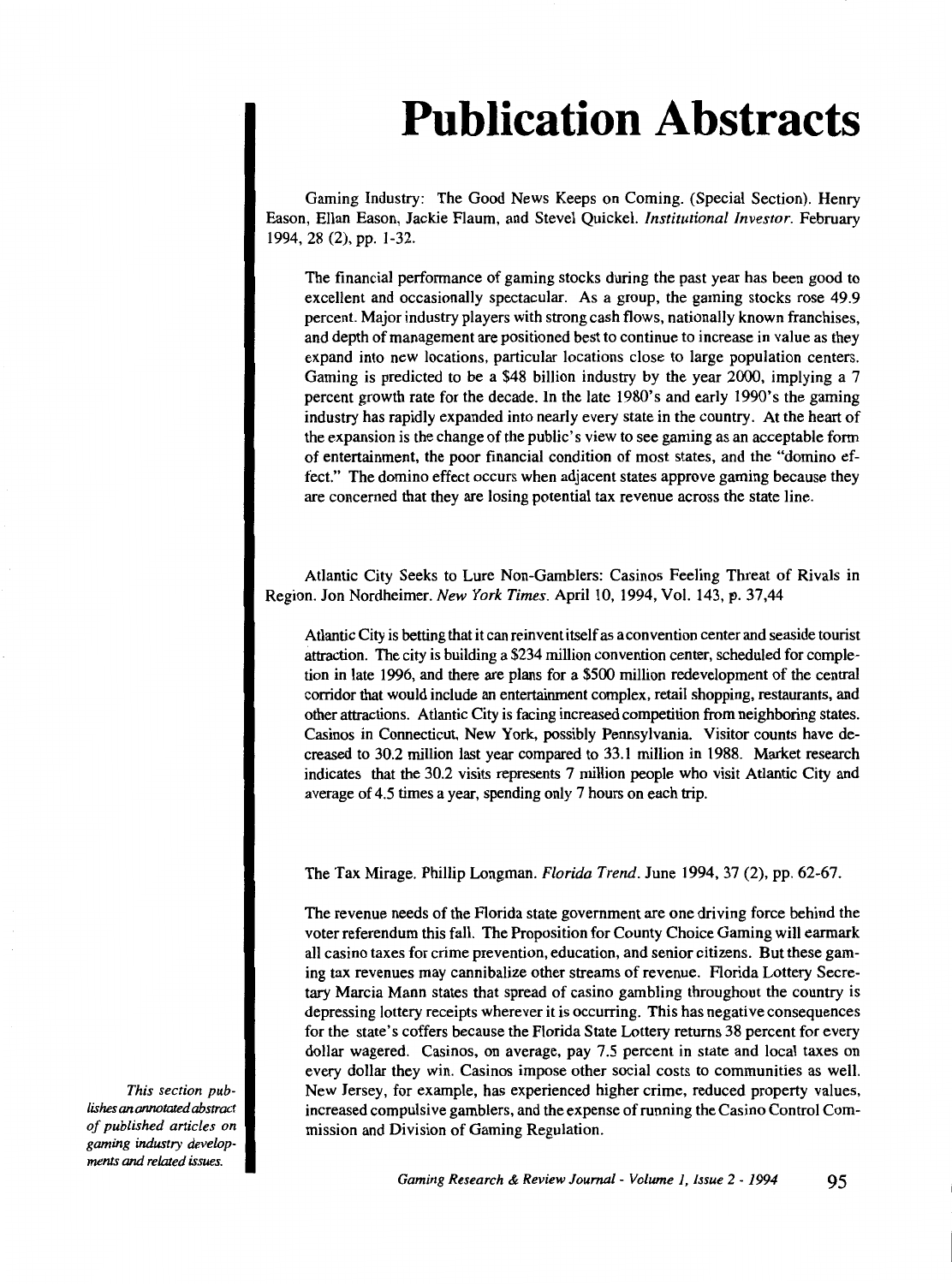Big Losses in Gambling Stock Prices: Missouri Voters Reject Some Games of Chance. Barry Meier. *New York Times.* April 7, 1994, Vol. 143, p. 5.

Share prices of many gaming stocks decreased sharply after Missouri voters rejected a gaming referendum. The referendum would have allowed slot machines and other games of chance on riverboat casinos. The voter referendum was required because the Missouri Supreme Court ruled that although the legislature approved games of skill such as blackjack or poker, other games such as slot machines need to be approved separately. Gaming stocks that fell sharply include President Riverboats, Station Casinos, Argosy Gaming, and Players international.

Hurwitz Rolls the Dice. Christopher Palmeri. *Forbes.* May 9, 1994, 153 (10), p. 20.

Maxxam Corporation's Charles Hurwitz and Mirage Resort's CEO Steve Wynn are preparing for the day when legalized casino gaming comes to Texas. Hurwitz and Wynn have formed a joint venture to tear down the Houston Coliseum and build a temporary outdoor amphitheater on the site. When legalized gaming is approved, they would move the amphitheater and build a \$250 million dollar casino complex in its place. Hurwitz and Wynn have guaranteed the city of Houston a minimum of \$15 million a year from potential casino revenues. The Texas legislature is expected to vote on a casino bill next year. Hurwitz recently opened the Sam Houston Race Park, an \$85 million dollar house track in Houston.

Comptroller's Report Questions Benefits From Casino Gambling. James Dao. *New York Times.* April 3, 1994, Vol. 143, p. 24.

There is an emerging debate in the New York State Legislature over weather to legalize casino gaming, which would require amending the state constitution. In a report to address this issue New York State Comptroller, H. Carl McCall, states that legalized casinos will not substantially raise state tax revenues but will hurt the horse racing industry and create many new compulsive gamblers. He estimates that casinos with slot machines would add \$412 million a year to state coffers and casinos without slot machines would add only \$64 million. McCall states that casino gambling is not the financial panacea that many casino industry proponents would lead us to believe.

Fool's Gold in Black Hawk? Carroll Bogert. *Newsweek.* March 28, 1994, 123 (13), pp. 22-24.

Black Hawk, Colorado, is similar to other cities in America in that its tax-shy politicians have turned to gambling as a solution to its fiscal and social problems. As many as 8,000 people visit the city everyday, most of them on day trips from nearby Denver. The gambling boom has provided jobs, lower taxes, and money to fix up many of the historic homes and buildings in the town. The city budget grew from \$165,000 in 1990 to \$8 million in 1993, but the gambling has generated as many crises as it solves. The town is now plagued by crime and traffic congestion.

96 *Gaming Research* & *Review Journal- Volume 1, issue* 2- *<sup>1994</sup>*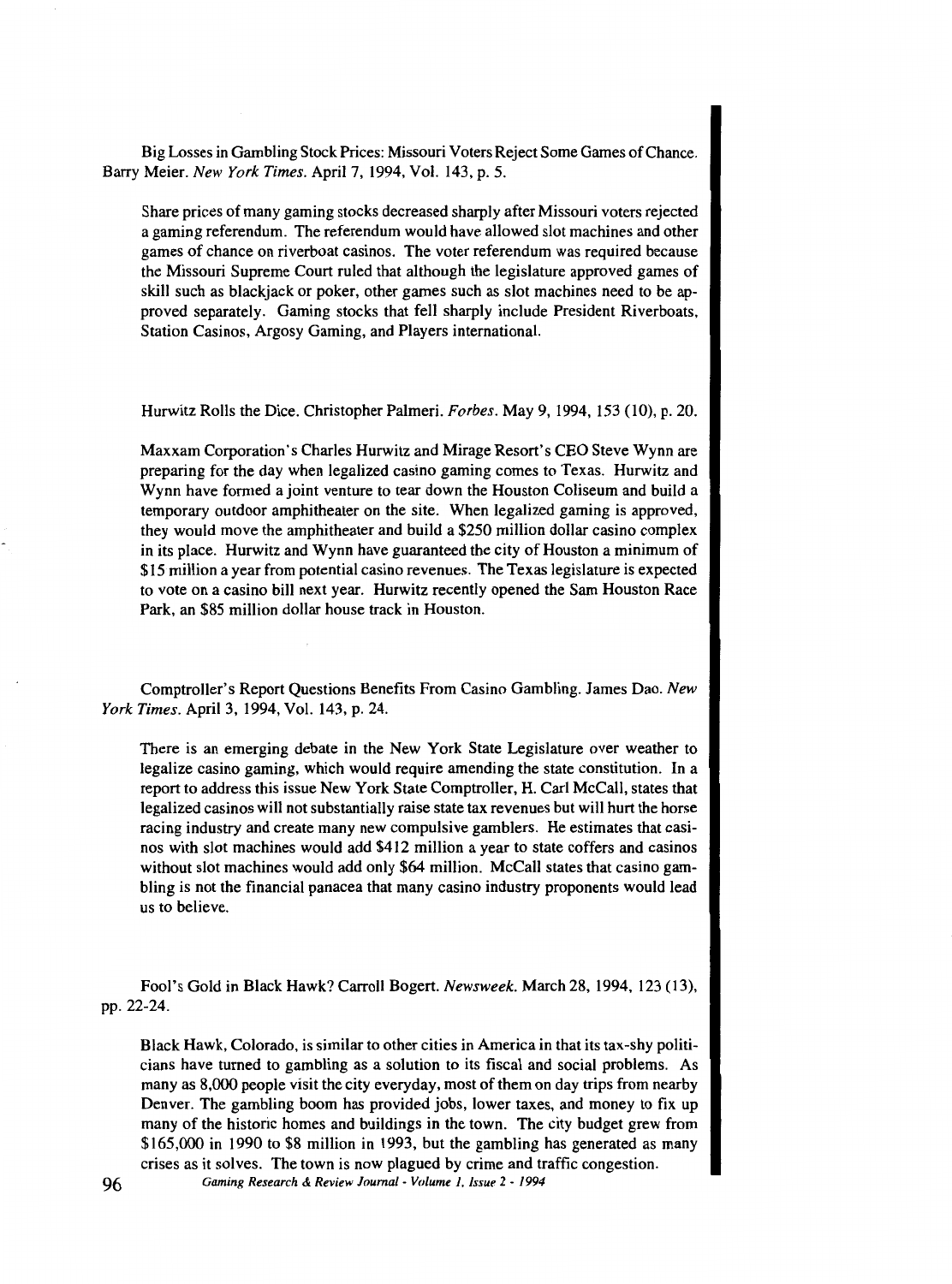America's Gambling Craze: The Casino Boom is Growing Daily. James Popkin and Katia Hetter. *U.S. News* & *World Repon.* March I4, I994, I I6 (10), pp. 42-46.

It took six decades for gambling to become America's past time. In I930, there was no legalized gambling in the country. In I992 there was \$330 billion wagered on legalized gambling, and in I994 there is legal gaming in every state except Utah and Hawaii. The acceptance of gaming has been helped by the gradual creation of 37 state lotteries. Corporate ownership of casinos by trusted companies such as Hilton and MGM has helped remove the stigma of shady casino operators. But casinos may not guarantee the tax revenues that many politicians expect. According to a two year study by Robert Goodman, professor of urban planning, newly opened casinos "suck money out of the local economy," away from existing movie theaters, car dealerships, retail shops, and sports arenas. Whittier Law School professor, I. Nelson Rose, reports that legalized gambling in America has running on a 70 year boom and bust cycle, since the days of the colonists. Rose predicts a gaming crash in 35 years.

Tricks of the Trade: The Many Modern Ways Casinos Try to Part Bettors from Their Cash. James Popkin. *U.S. News* & *World Report.* March I4, 1994, I I6 (10), pp. 48-52.

Casinos are using special scents, lighting, colors, and psychology to get gamblers to gamble longer. In Nevada and Atlantic City, five casinos pump a secret scent into the slot pits 24 hours a day. The scent, developed by a Chicago neurologist, subtly influences gamblers to wager more. Harrah's Casinos is developing technology that lights only the felt on blackjack tables. According to Harrah's president, Phil Sarte, the rational is that by lighting only the felt, they are keeping light off of a customer's forehead, and light on the forehead tends to drain customers of energy. Casinos also use color to influence patrons to gamble. Research shows deep colors like black, red, purple, and blue trigger a strong response in slot players. Casino consultants report that slot players are especially drawn to bright red machines. Casino operators have integrated the psychology of B. F. Skinner for their purposes. Modern slot machines reward players with frequent, small payoffs that entice gamblers to keep chasing their dream.

Las Vegas: Fifty Ways to Lose Your Wallet. *Economist.* March 26, 1994, 330 (7856), p. 3 I.

Las Vegas, as the fastest growing metropolitan area in the country, is struggling to handle its growth. The casino-led expansion is straining the city's infrastructure. Schools can barely be built fast enough for all the new students. The number of welfare recipients is rising at twice the national rate. Automobile traffic chokes many of the cities main streets. In addition to internal problems, Las Vegas could face external threats. California, home to one-third of Las Vegas visitors, is waiting for clearance to allow more gambling on its Indian Reservations. One Indian Reservation will be near Palm Springs, California, which is only 2 hours away from Los Angeles.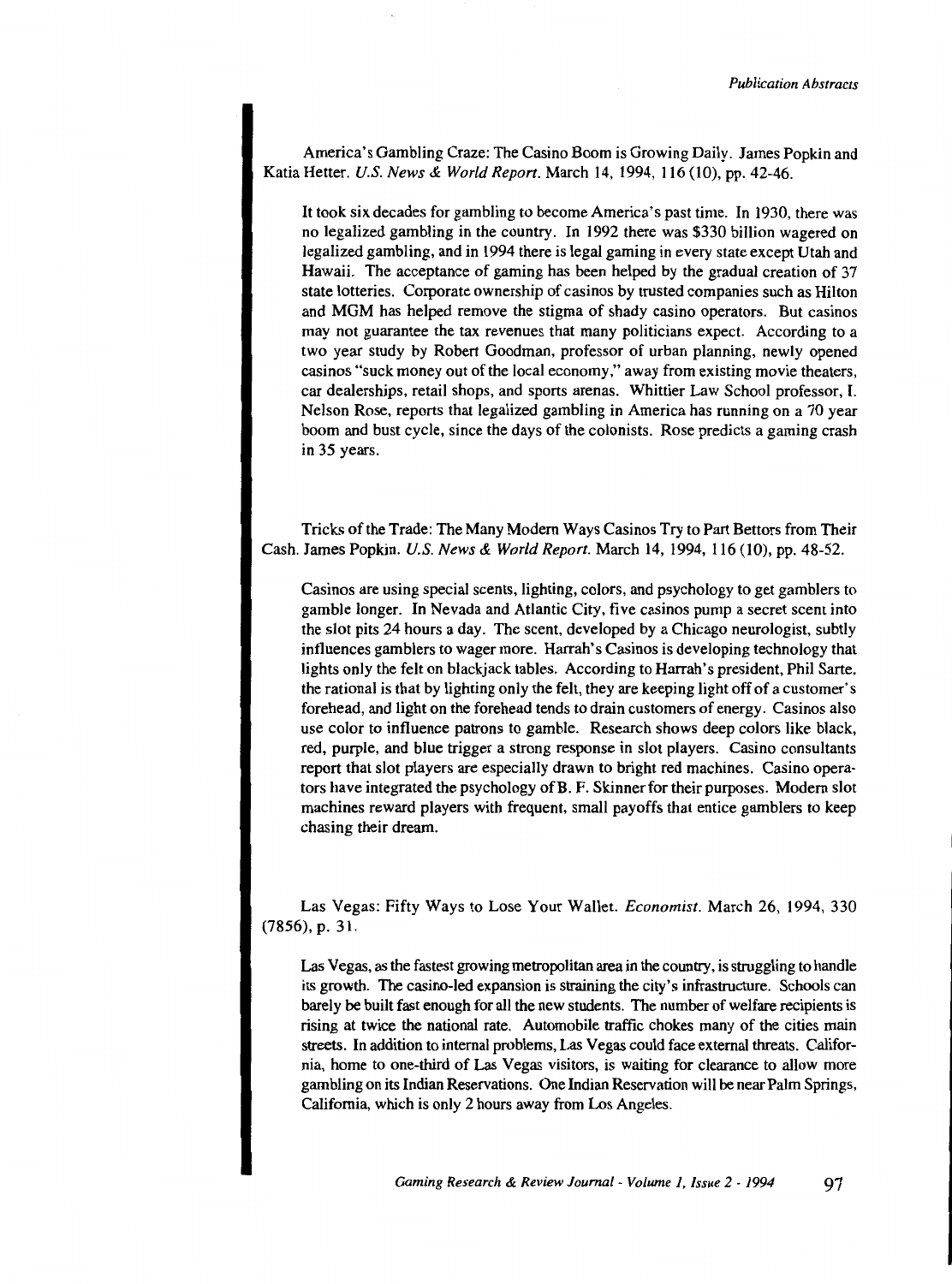Administration Folds on Proposed Gaming Tax. Robert A. Nozar. *Hotel* & *Motel Management.* June 20, 1994, 209 (11), pp. 3, 39.

The Clinton Administration has decided against using the casino industry to finance welfare reform. The gaming tax would have levied a 4 percent excise tax on gaming. The administration came to its decision following widespread opposition to the plan by industry groups and state governors. Thirty one governors signed a letter to the White House affirming their opposition to the tax. The American Hotel and Motel Association called the proposal "grossly unfair." Its board of directors passed a resolution, opposing the tax. The resolution had been sponsored by the state hotel associations of Nevada and New Jersey.

The Entertainment Economy. Michael J. Mandel, Mark Landler, and Ronald Grover. *Business Week.* March 14, 1994, (3362), pp. 58-64.

Entertainment is the growth industry of the 1990s. The Bureau of Labor Statistics reports that entertainment and recreation industries added 200,000 workers in 1993, 12 percent of all net new employment. This increase is fueled by increased in consumer spending. Since 1991, consumers have boosted their outlays on entertainment and recreation by 13 percent, which is more than twice the growth rate of overall consumer spending. The fastest growing part of the industry is gambling, which until recently was restricted to only New Jersey and Nevada. Casinos took in about \$13 billion in revenues in 1993. According to gambling experts, casino revenue should double by the year 2000. When lotteries, offtrack betting, and other forms of gambling, are added to casino gambling, Americans spent \$27 billion last year.

Resorts Probe Ideas for Profit. Jill Jusko. *Hotel* & *Motel Management.* February 22, 1994, 209 (3), pp. 3, 7.

Experts at the Resort Forum IV held in Las Vegas recommend gaming, time share, and all-inclusive pricing as the emerging trends that provide the best opportunities for improving profitability. Gaming development is expected to grow 10 percent per annum during the 1990s. Chase Burrit of Kenneth Leventhal & Co. states that resorts that need to focus their attention on meeting the needs of families, fitness and health conscious vacationers, international travelers, eco-tourism, and vacations that offer adventure type experiences.

High Rollers Seek Gaming Companies. Stephen Taub. *Financial World.* September 13, 1994, pp. 10-12.

A takeover frenzy is about to breakout in the gaming industry. Likely takeover targets include Caesars World, Grand Casinos, Players International, Casino America, Casino Magic, and President Riverboat. The typical gaming stock is down around 32 percent this year, and down more than 42 percent from its 52 week high. Buyers might include Promus Corp., Mirage Resorts, MGM Grand, and Hilton Hotels. These companies like to use a casino in one area to promote their casinos in other jurisdictions. The two most interesting companies to watch are Bally and United Gaming. Bally and its chairman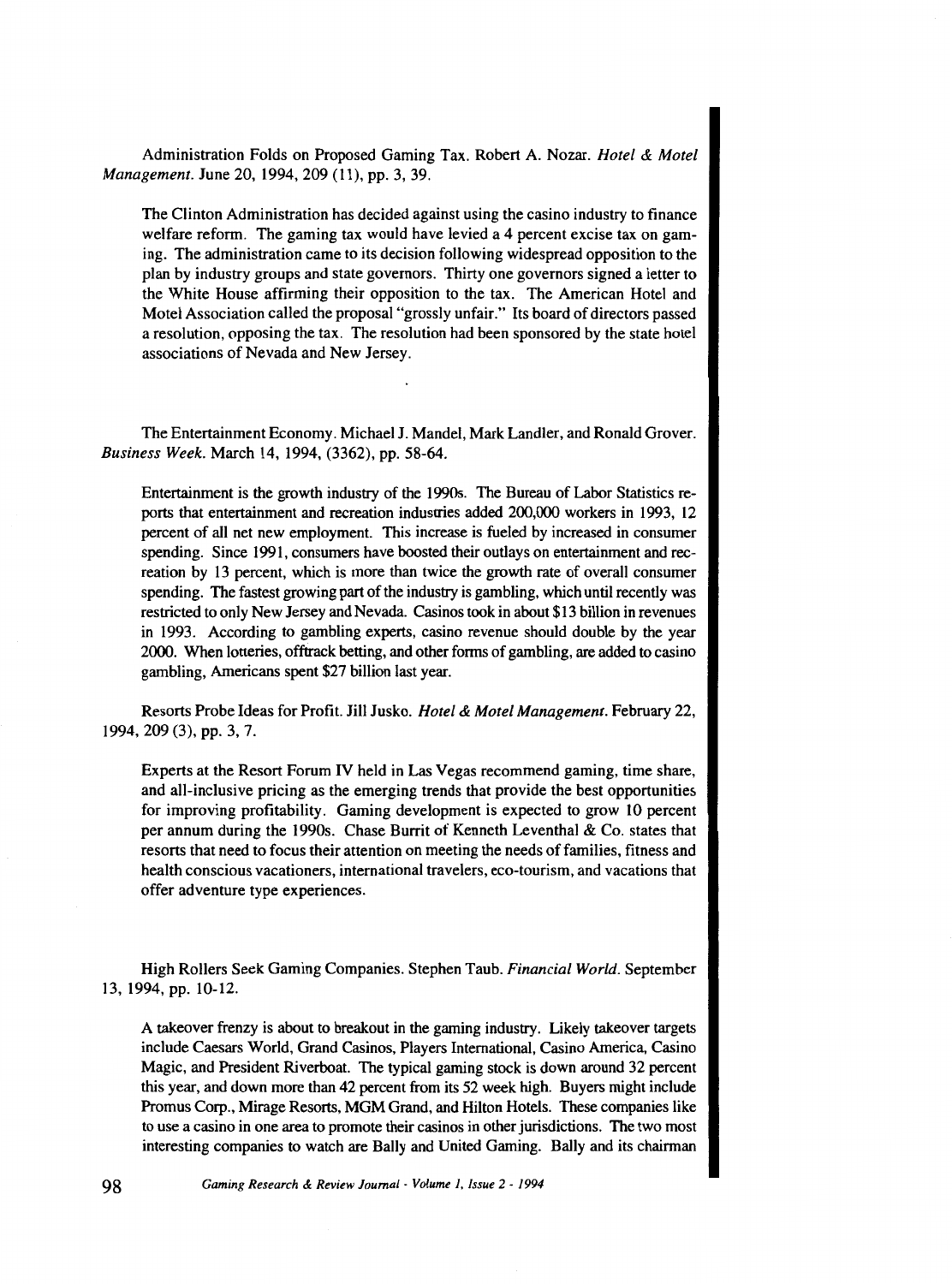Arthur Goldberg, may attempt to a hostile takeover, but its large debt load will prevent it from securing financing for the deal. United Gaming has several key players who are capable of doing a major deal. United Gaming CEO Steve Greathouse, is a 20 year veteran of the casino industry. Chairman, Joel Kirschbaum, spent 13 years at Goldman Sachs heading up its Capital Markets Division.

Las Vegas Investing \$63 million into Downtown Area's New Look. Larry Oppen. *Amusement Business.* September 12, 1994, 106 (37), pp. 33-36.

Eight casinos and hotels in downtown Las Vegas have banded together to form "The Fremont Street Experience." The Fremont Street Experience is an attempt to increase tourism and increase new business investments by constructing a 1500 foot long, 100 foot high, climate controlled mall dedicated to entertainment. The project will cost \$63 million which is being financed by both private and public funds. The eight casino hotel operators, Four Queens, Fremont, Golden Gate, Golden Nugget, Binion's Horseshoe, Fitzgeralds, Las Vegas Club, and The Plaza will contribute \$18 million. The city's Redevelopment Authority will provide \$22.4 million and the rest of the funds will come from a hotel room tax (\$13 million), a voter passed street improvement bond (\$5.2 million) and a grant from the Las Vegas Convention and Visitors Authority.